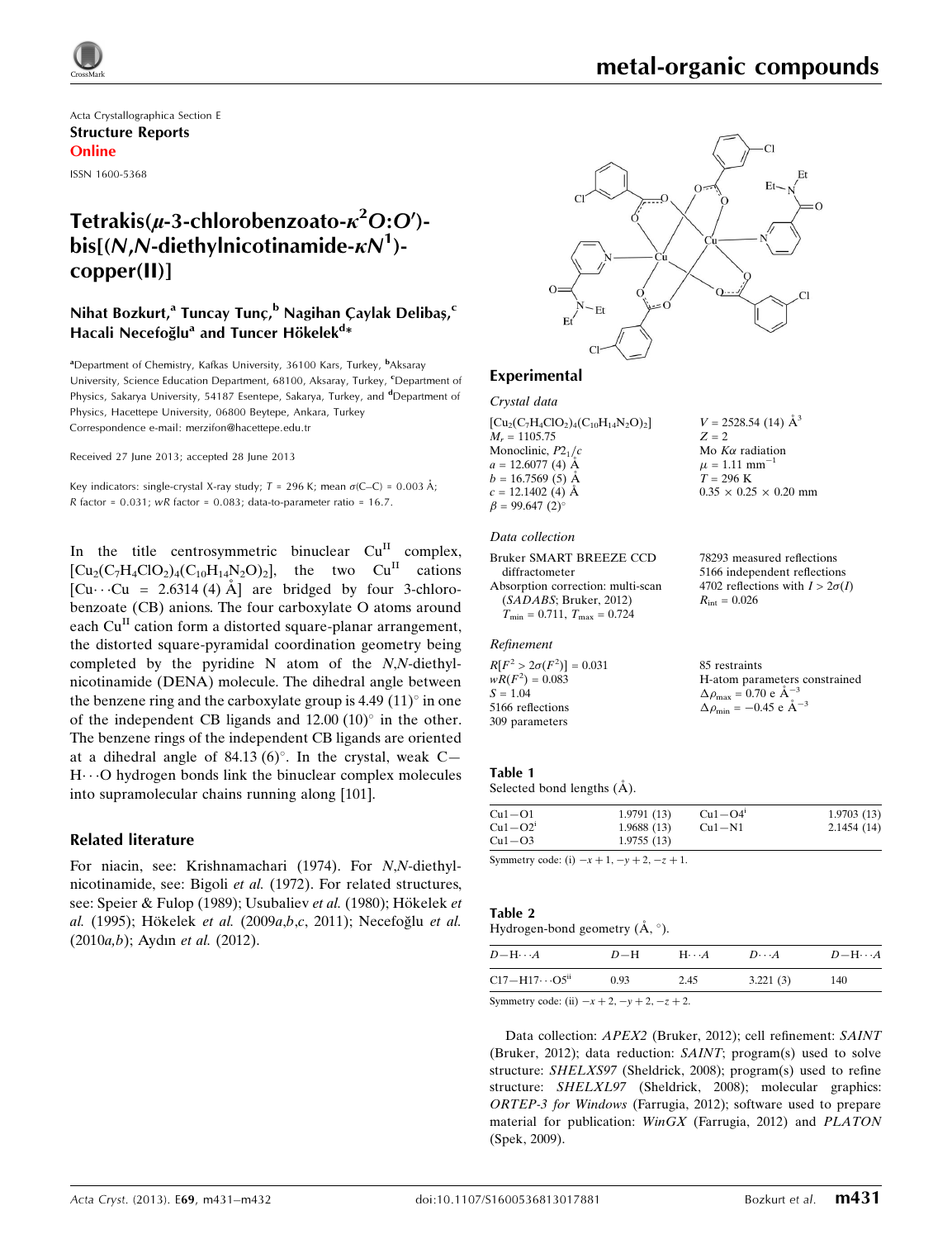# metal-organic compounds

The authors acknowledge the Aksaray University, Science and Technology Application and Research Center, Aksaray, Turkey, for the use of the Bruker SMART BREEZE CCD diffractometer (purchased under grant No. 2010K120480 of the State Planning Organization).

Supplementary data and figures for this paper are available from the IUCr electronic archives (Reference: XU5716).

### References

- Aydın, Ö., Çaylak Delibaş, N., Necefoğlu, H. & Hökelek, T. (2012). Acta Cryst. E68[, m409–m410.](https://scripts.iucr.org/cgi-bin/cr.cgi?rm=pdfbb&cnor=xu5716&bbid=BB1)
- [Bigoli, F., Braibanti, A., Pellinghelli, M. A. & Tiripicchio, A. \(1972\).](https://scripts.iucr.org/cgi-bin/cr.cgi?rm=pdfbb&cnor=xu5716&bbid=BB2) Acta Cryst. B28[, 962–966.](https://scripts.iucr.org/cgi-bin/cr.cgi?rm=pdfbb&cnor=xu5716&bbid=BB2)
- Bruker (2012). APEX2, SAINT and SADABS[. Bruker AXS Inc. Madison,](https://scripts.iucr.org/cgi-bin/cr.cgi?rm=pdfbb&cnor=xu5716&bbid=BB3) [Wisconsin, USA.](https://scripts.iucr.org/cgi-bin/cr.cgi?rm=pdfbb&cnor=xu5716&bbid=BB3)
- [Farrugia, L. J. \(2012\).](https://scripts.iucr.org/cgi-bin/cr.cgi?rm=pdfbb&cnor=xu5716&bbid=BB4) J. Appl. Cryst. 45, 849–854.
- Hökelek, T., Dal, H., Tercan, B., Aybirdi, Ö. & Necefoğlu, H. (2009c). Acta Cryst. E65[, m1582–m1583.](https://scripts.iucr.org/cgi-bin/cr.cgi?rm=pdfbb&cnor=xu5716&bbid=BB5)
- Hökelek, T., Necefoğlu, H. & Balcı, M. (1995). Acta Cryst. C51, 2020-2023.
- Hökelek, T., Sağlam, E. G., Tercan, B., Aybirdi, Ö. & Necefoğlu, H. (2011). Acta Cryst. E67[, m28–m29.](https://scripts.iucr.org/cgi-bin/cr.cgi?rm=pdfbb&cnor=xu5716&bbid=BB7)
- Hökelek, T., Yılmaz, F., Tercan, B., Aybirdi, Ö. & Necefoğlu, H. (2009a). Acta Cryst. E65[, m955–m956.](https://scripts.iucr.org/cgi-bin/cr.cgi?rm=pdfbb&cnor=xu5716&bbid=BB8)
- Hökelek, T., Yılmaz, F., Tercan, B., Aybirdi, Ö. & Necefoğlu, H. (2009b). Acta Cryst. E65[, m1328–m1329.](https://scripts.iucr.org/cgi-bin/cr.cgi?rm=pdfbb&cnor=xu5716&bbid=BB9)
- [Krishnamachari, K. A. V. R. \(1974\).](https://scripts.iucr.org/cgi-bin/cr.cgi?rm=pdfbb&cnor=xu5716&bbid=BB10) Am. J. Clin. Nutr. 27, 108–111.
- Necefoğlu, H., Çimen, E., Tercan, B., Dal, H. & Hökelek, T. (2010a). Acta Cryst. E66[, m334–m335.](https://scripts.iucr.org/cgi-bin/cr.cgi?rm=pdfbb&cnor=xu5716&bbid=BB11)
- Necefoğlu, H., Çimen, E., Tercan, B., Dal, H. & Hökelek, T. (2010b). Acta Cryst. E66[, m485–m486.](https://scripts.iucr.org/cgi-bin/cr.cgi?rm=pdfbb&cnor=xu5716&bbid=BB12)
- [Sheldrick, G. M. \(2008\).](https://scripts.iucr.org/cgi-bin/cr.cgi?rm=pdfbb&cnor=xu5716&bbid=BB13) Acta Cryst. A64, 112–122.
- [Speier, G. & Fulop, V. \(1989\).](https://scripts.iucr.org/cgi-bin/cr.cgi?rm=pdfbb&cnor=xu5716&bbid=BB14) J. Chem. Soc. Dalton Trans. pp. 2331–2333.
- [Spek, A. L. \(2009\).](https://scripts.iucr.org/cgi-bin/cr.cgi?rm=pdfbb&cnor=xu5716&bbid=BB15) Acta Cryst. D65, 148–155.
- [Usubaliev, B. T., Movsumov, E. M., Musaev, F. N., Nadzhafov, G. N.,](https://scripts.iucr.org/cgi-bin/cr.cgi?rm=pdfbb&cnor=xu5716&bbid=BB16) [Amiraslanov, I. R. & Mamedov, Kh. S. \(1980\).](https://scripts.iucr.org/cgi-bin/cr.cgi?rm=pdfbb&cnor=xu5716&bbid=BB16) Koord. Khim. 6, 1091–1096.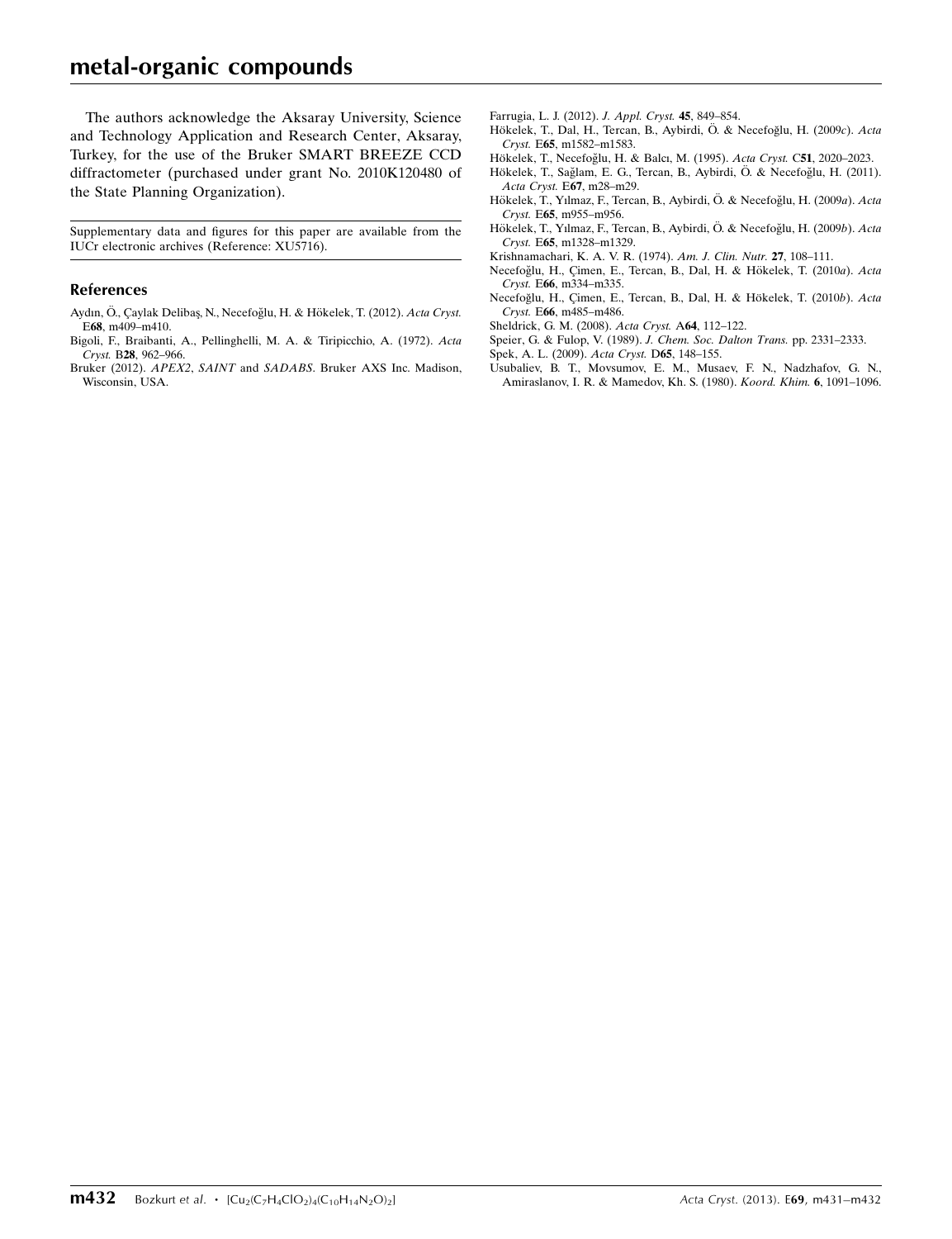# **supporting information**

*Acta Cryst.* (2013). E**69**, m431–m432 [doi:10.1107/S1600536813017881]

# **Tetrakis(***µ***-3-chlorobenzoato-***κ***<sup>2</sup>** *O***:***O***′)bis[(***N***,***N***-diethylnicotinamide***κN***<sup>1</sup> )copper(II)]**

# **Nihat Bozkurt, Tuncay Tunç, Nagihan Çaylak Delibaş, Hacali Necefoğlu and Tuncer Hökelek**

# **S1. Comment**

As a part of our ongoing investigation on transition metal complexes of nicotinamide (NA), one form of niacin (Krishnamachari, 1974), and/or the nicotinic acid derivative *N*,*N*-diethylnicotinamide (DENA), an important respiratory stimulant (Bigoli *et al.*, 1972), the title compound was synthesized and its crystal structure is reported herein.

The title compound is a binuclear compound, consisting of four chlorobenzoate (CB) ligands. The structures of similar complexes of the Cu<sup>2+</sup>, Zn<sup>2+</sup> and Co<sup>2+</sup> ions,  $[Cu(C<sub>6</sub>H<sub>5</sub>CO<sub>2</sub>)(C<sub>5</sub>H<sub>3</sub>N)]<sub>2</sub>$  (Usubaliev *et al.*, 1980);  $[Cu(C<sub>6</sub>H<sub>5</sub>CO<sub>2</sub>)(Py)]<sub>2</sub>$ (Speier & Fulop, 1989);  $[Cu_2(C_6H_5COO)_4(C_{10}H_{14}N_2O)_2]$  (Hökelek *et al.*, 1995);  $[Cu_2(C_8H_7O_2)_4(C_6H_6N_2O)_2]$  (Necefoğlu *et al.*, 2010*a*); [Cu2(C7H4IO2)4(H2O)2] (Aydın *et al.*, 2012); [Zn2(C11H14NO2)4(C10H14N2O)2] (Hökelek *et al.*, 2009*a*); [Zn2(C8H8NO2)4(C10H14N2O)2].2H2O (Hökelek *et al.*, 2009*b*); [Zn2(C9H10NO2)4(C10H14N2O)2] (Hökelek *et al.*, 2009*c*);  $[Zn_2(C_8H_7O_2)_4(C_{10}H_{14}N_2O)_2]$  (Necefoğlu *et al.*, 2010*b*) and  $[Co_2(C_{11}H_{14}N_2O)_4(C_{10}H_{14}N_2O)_2]$  (Hökelek *et al.*, 2011) have also been determined. In these structures, the benzoate ion acts as a bidentate ligand.

The title dimeric complex,  $\text{[Cu}_2(\text{CB})_4(\text{DENA})_2$ , has a centre of symmetry and two Cu<sup>II</sup> atoms are surrounded by four CB groups and two DENA molecules. The CB groups act as bridging ligands. The Cu1···Cu1a [symmetry code: (a) 1 - *x*, - *y*, 1 - *z*] distance is 2.6314 (4) Å. The average Cu-O distance is 1.9734 (13) Å (Table 1), and four O atoms of the bridging CB ligands around each Cu atom form a distorted square plane. The Cu atom lies 1.3997 (2) Å below the leastsquares plane. The average O-Cu-O bond angle is 89.41 (6)°. A distorted square-pyramidal arrangement around each Cu atom is completed by the DENA N atom at 2.1454 (14) Å from the Cu atom (Table 1). The N1-Cu1 $\cdot\cdot\cdot$ Cu1a angle is 173.85 (4)° and the dihedral angle between plane through Cu1, O1, O2, C1, Cu1a, O1a, O2a, C1a and the plane through Cu1, O3, O4, C8, Cu1a, O3a, O4a, C8a is 89.76(1.45)°. The dihedral angles between the planar carboxylate groups  $[(O1/O2/C1)$  and  $(O3/O4/C8)]$  and the adjacent benzene rings A  $(C2-C7)$  and B  $(C9-C14)$  are 4.49 (11) and 12.00 (10)  $\degree$ , respectively, while that between rings A, B and C (N1/C15–C19) are A/B = 84.13 (6), A/C = 57.94 (6) and B/C =  $37.95(7)$ °.

In the crystal structure, weak intermolecular  $C$ —H $\cdot\cdot\cdot$ O interactions (Table 2) link the molecules into infinite chains through the centrosymmetric dimers running along the [1 0 1] direction.

# **S2. Experimental**

The title compound was prepared by the reaction of  $CuSO<sub>4</sub>$ .5H<sub>2</sub>O (1.25 g, 5 mmol) in H<sub>2</sub>O (100 ml) and diethylnicotinamide (1.78 g, 10 mmol) in H<sub>2</sub>O (20 ml) with sodium 3-chlorobenzoate (1.79 g, 10 mmol) in H<sub>2</sub>O (100 ml). The mixture was set aside to crystallize at ambient temperature for five days, giving green single crystals.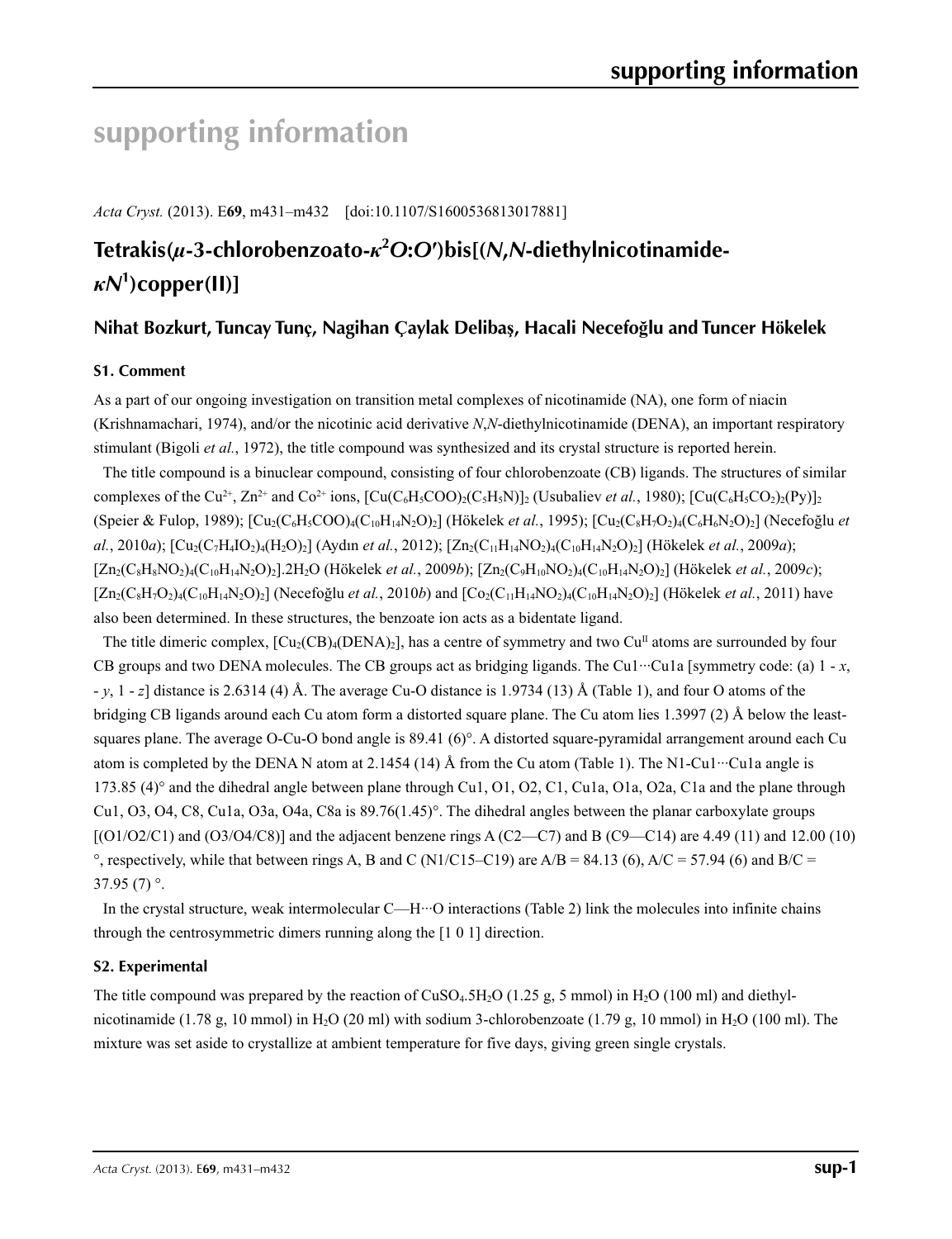## **S3. Refinement**

The C-bound H-atoms were positioned geometrically with C—H = 0.93, 0.97 and 0.96 Å, for aromatic, methylene and methyl H-atoms, respectively, and constrained to ride on their parent atoms, with  $U_{iso}(H) = k \times U_{eq}(C)$ , where k = 1.5 for methyl H-atoms and  $k = 1.2$  for all other H-atoms.



# **Figure 1**

The molecular structure of the title molecule with the atom-numbering scheme. Displacement ellipsoids are drawn at the 50% probability level [symmetry code: (a) 1 - *x*, - *y*, 1 - *z*]. Hydrogen atoms have been omitted for clarity.



### **Figure 2**

A view of the packing of the title compound. Hydrogen bonds are shown as dashed lines. Hydrogen atoms not involved in hydrogen bonding have been omitted for clarity.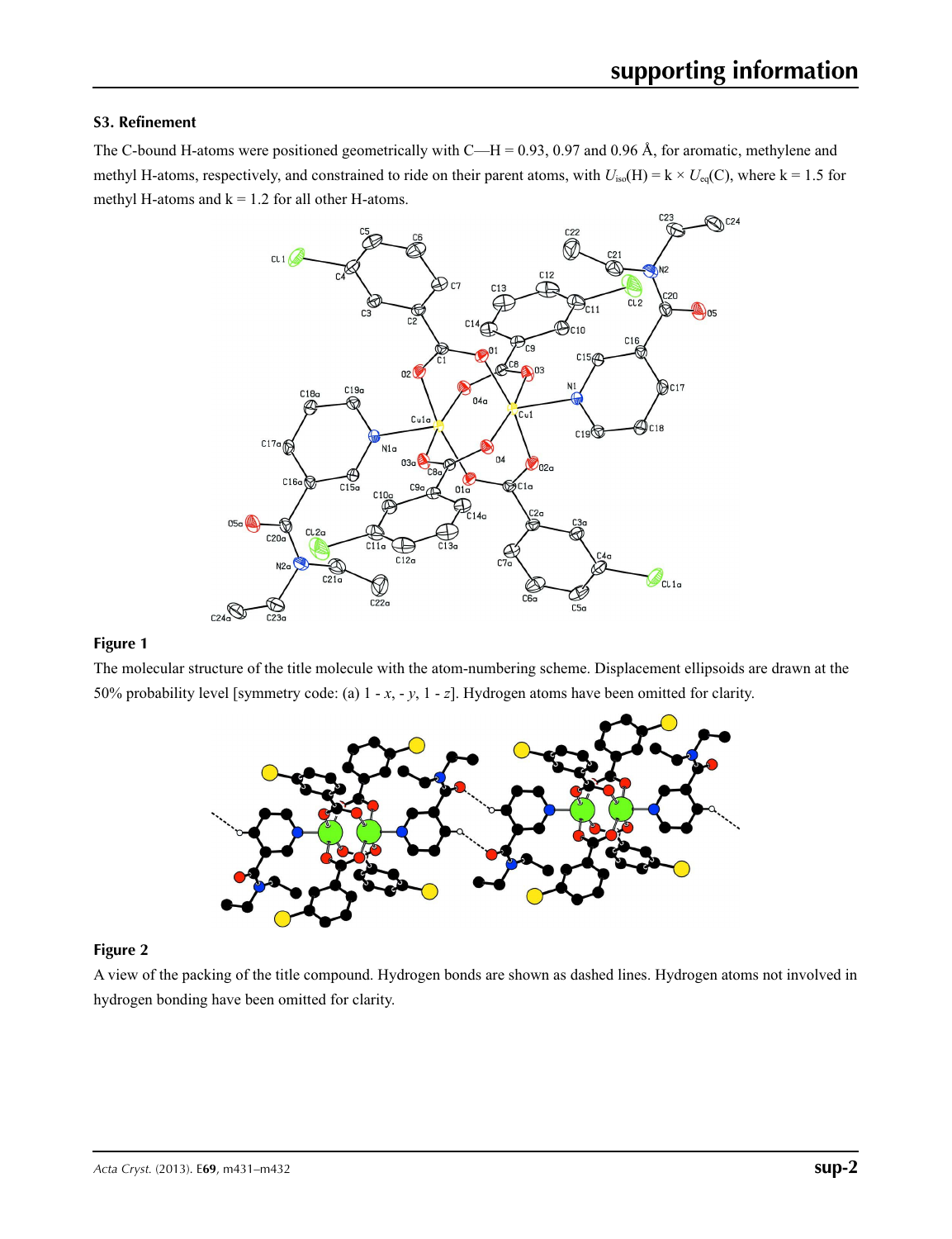# **Tetrakis(***µ***-3-chlorobenzoato-***κ***<sup>2</sup>** *O***:***O***′)bis[(***N***,***N***-diethylnicotinamide-***κN***<sup>1</sup> )copper(II)]**

 $F(000) = 1132$  $D_x = 1.452$  Mg m<sup>-3</sup>

 $\theta = 2.5 - 29.9^{\circ}$  $\mu$  = 1.11 mm<sup>-1</sup>  $T = 296$  K Block, green

 $0.35 \times 0.25 \times 0.20$  mm

Mo *Kα* radiation, *λ* = 0.71073 Å Cell parameters from 9380 reflections

### *Crystal data*

 $[Cu_2(C_7H_4ClO_2)_4(C_{10}H_{14}N_2O)_2]$  $M_r = 1105.75$ Monoclinic, *P*21/*c* Hall symbol: -P 2ybc  $a = 12.6077(4)$  Å  $b = 16.7569(5)$  Å  $c = 12.1402$  (4) Å  $\beta$  = 99.647 (2)<sup>°</sup>  $V = 2528.54(14)$  Å<sup>3</sup>  $Z = 2$ 

#### *Data collection*

| <b>Bruker SMART BREEZE CCD</b>              | 78293 measured reflections                                              |
|---------------------------------------------|-------------------------------------------------------------------------|
| diffractometer                              | 5166 independent reflections                                            |
| Radiation source: fine-focus sealed tube    | 4702 reflections with $I > 2\sigma(I)$                                  |
| Graphite monochromator                      | $R_{\text{int}} = 0.026$                                                |
| $\varphi$ and $\omega$ scans                | $\theta_{\text{max}} = 26.4^{\circ}, \theta_{\text{min}} = 1.6^{\circ}$ |
| Absorption correction: multi-scan           | $h = -15 \rightarrow 15$                                                |
| (SADABS; Bruker, 2012)                      | $k = -20 \rightarrow 20$                                                |
| $T_{\min} = 0.711$ , $T_{\max} = 0.724$     | $l = -15 \rightarrow 15$                                                |
| $D_{\alpha}$ $\mathcal{L}_{\alpha}$ and and |                                                                         |

### *Refinement*

| Refinement on $F^2$                             | Secondary atom site location: difference Fourier |
|-------------------------------------------------|--------------------------------------------------|
| Least-squares matrix: full                      | map                                              |
| $R[F^2 > 2\sigma(F^2)] = 0.031$                 | Hydrogen site location: inferred from            |
| $wR(F^2) = 0.083$                               | neighbouring sites                               |
| $S = 1.04$                                      | H-atom parameters constrained                    |
| 5166 reflections                                | $w = 1/[\sigma^2(F_0^2) + (0.0449P)^2 + 1.301P]$ |
| 309 parameters                                  | where $P = (F_o^2 + 2F_s^2)/3$                   |
| 85 restraints                                   | $(\Delta/\sigma)_{\text{max}} = 0.002$           |
| Primary atom site location: structure-invariant | $\Delta\rho_{\rm max}$ = 0.70 e Å <sup>-3</sup>  |
| direct methods                                  | $\Delta\rho_{\rm min} = -0.45$ e Å <sup>-3</sup> |

### *Special details*

**Geometry**. All esds (except the esd in the dihedral angle between two l.s. planes) are estimated using the full covariance matrix. The cell esds are taken into account individually in the estimation of esds in distances, angles and torsion angles; correlations between esds in cell parameters are only used when they are defined by crystal symmetry. An approximate (isotropic) treatment of cell esds is used for estimating esds involving l.s. planes.

**Refinement**. Refinement of  $F^2$  against ALL reflections. The weighted R-factor wR and goodness of fit S are based on  $F^2$ , conventional R-factors R are based on F, with F set to zero for negative  $F^2$ . The threshold expression of  $F^2 > 2 \text{sigma}(F^2)$  is used only for calculating R-factors(gt) etc. and is not relevant to the choice of reflections for refinement. R-factors based on  $F<sup>2</sup>$  are statistically about twice as large as those based on F, and R- factors based on ALL data will be even larger.

*Fractional atomic coordinates and isotropic or equivalent isotropic displacement parameters (Å<sup>2</sup>)* 

|                 | x            |              |               | $U_{\rm iso}*/U_{\rm eq}$ |
|-----------------|--------------|--------------|---------------|---------------------------|
| Cu1             | 0.580773(15) | 0.980853(12) | 0.578926(15)  | 0.02838(8)                |
| C <sub>11</sub> | 0.53514(7)   | 0.79998(5)   | $-0.03442(5)$ | 0.0761(2)                 |
| Cl <sub>2</sub> | 0.92843(7)   | 1.31020(5)   | 0.55213(9)    | 0.1053(3)                 |
| O <sub>1</sub>  | 0.63814(10)  | 0.91758(8)   | 0.46442(10)   | 0.0409(3)                 |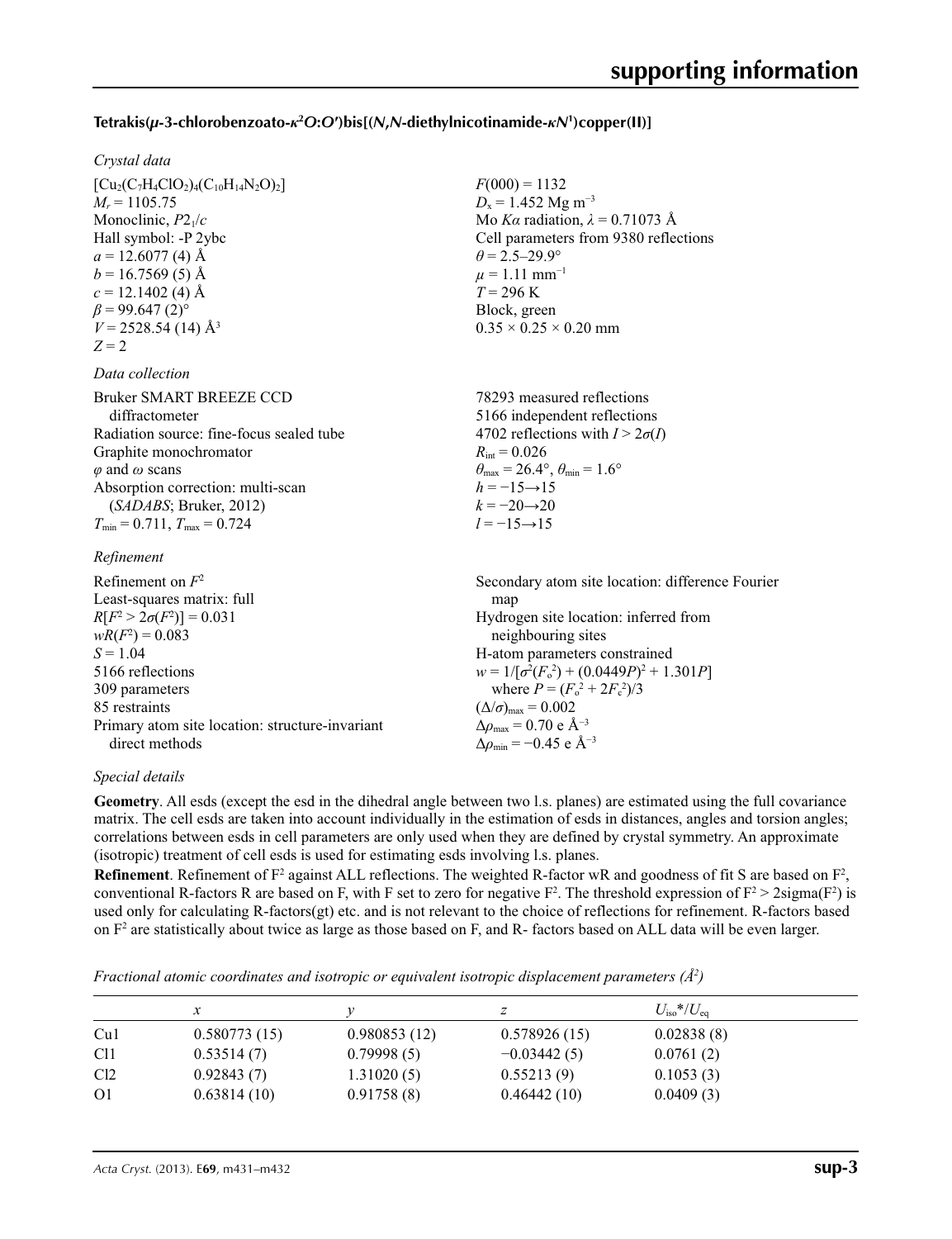| O <sub>2</sub>    | 0.49984(11)  | 0.95064(9)  | 0.33241(11) | 0.0458(3)  |
|-------------------|--------------|-------------|-------------|------------|
| O <sub>3</sub>    | 0.64805(10)  | 1.07718(8)  | 0.52693(11) | 0.0422(3)  |
| O <sub>4</sub>    | 0.51122(10)  | 1.10927(8)  | 0.39242(11) | 0.0405(3)  |
| O <sub>5</sub>    | 1.04739(13)  | 1.05214(11) | 0.83585(15) | 0.0658(5)  |
| N1                | 0.70894(11)  | 0.96124(10) | 0.71646(12) | 0.0347(3)  |
| N2                | 1.06037(13)  | 0.95243(12) | 0.71450(16) | 0.0502(4)  |
| C1                | 0.58602(14)  | 0.91427(10) | 0.36697(15) | 0.0343(4)  |
| C2                | 0.62814(15)  | 0.86185(11) | 0.28384(15) | 0.0373(4)  |
| C <sub>3</sub>    | 0.57253(17)  | 0.85814(12) | 0.17511(16) | 0.0433(4)  |
| H <sub>3</sub>    | 0.5123       | 0.8900      | 0.1529      | $0.052*$   |
| C <sub>4</sub>    | 0.6080(2)    | 0.80633(14) | 0.10029(17) | 0.0518(5)  |
| C <sub>5</sub>    | 0.6965(2)    | 0.75909(16) | 0.1303(2)   | 0.0661(7)  |
| H <sub>5</sub>    | 0.7186       | 0.7242      | 0.0790      | $0.079*$   |
| C6                | 0.7521(2)    | 0.76385(16) | 0.2371(2)   | 0.0678(7)  |
| H <sub>6</sub>    | 0.8127       | 0.7322      | 0.2581      | $0.081*$   |
| C7                | 0.71904(18)  | 0.81551(13) | 0.31447(19) | 0.0493(5)  |
| H7                | 0.7579       | 0.8188      | 0.3865      | $0.059*$   |
| C8                | 0.60290(14)  | 1.12046(10) | 0.44801(14) | 0.0319(3)  |
| C9                | 0.66516(15)  | 1.19115(11) | 0.41815(16) | 0.0368(4)  |
| C10               | 0.75758(17)  | 1.21469(12) | 0.48927(19) | 0.0463(5)  |
| H10               | 0.7814       | 1.1867      | 0.5549      | $0.056*$   |
| C11               | 0.81362(19)  | 1.28015(14) | 0.4613(2)   | 0.0620(6)  |
| C12               | 0.7809(2)    | 1.32217(15) | 0.3639(3)   | 0.0749(8)  |
| H12               | 0.8202       | 1.3659      | 0.3461      | $0.090*$   |
| C13               | 0.6896(2)    | 1.29872(15) | 0.2938(3)   | 0.0700(7)  |
| H13               | 0.6668       | 1.3267      | 0.2280      | $0.084*$   |
| C14               | 0.63081(19)  | 1.23348(13) | 0.32036(19) | 0.0506(5)  |
| H14               | 0.5685       | 1.2182      | 0.2727      | $0.061*$   |
| C15               | 0.81050(14)  | 0.97600(11) | 0.70628(15) | 0.0361(4)  |
| H15               | 0.8250       | 0.9911      | 0.6366      | $0.043*$   |
| C16               | 0.89570(14)  | 0.97002(11) | 0.79394(15) | 0.0353(4)  |
| C17               | 0.87265(15)  | 0.94853(12) | 0.89783(15) | 0.0412(4)  |
| H17               | 0.9273       | 0.9452      | 0.9595      | $0.049*$   |
| C18               | 0.76805(17)  | 0.93223(14) | 0.90842(16) | 0.0468(5)  |
| H18               | 0.7512       | 0.9167      | 0.9770      | $0.056*$   |
| C19               | 0.68845(15)  | 0.93925(13) | 0.81604(16) | 0.0425(4)  |
| H19               | 0.6178       | 0.9282      | 0.8237      | $0.051*$   |
| C20               | 1.00821(15)  | 0.99464(13) | 0.78250(17) | 0.0429(4)  |
| C21               | 1.02241(19)  | 0.87796(16) | 0.6595(2)   | 0.0649(7)  |
| H <sub>211</sub>  | 0.9638       | 0.8574      | 0.6937      | $0.078*$   |
| H <sub>2</sub> 12 | 1.0803       | 0.8391      | 0.6717      | $0.078*$   |
| C22               | 0.9840(3)    | 0.8867(3)   | 0.5347(3)   | 0.1069(13) |
| H221              | 0.9232       | 0.9220      | 0.5219      | $0.160*$   |
| H222              | 0.9635       | 0.8354      | 0.5030      | $0.160*$   |
| H <sub>223</sub>  | 1.0410       | 0.9083      | 0.5003      | $0.160*$   |
| C <sub>23</sub>   | 1.17124 (19) | 0.97631(17) | 0.7067(2)   | 0.0660(7)  |
|                   |              |             |             | $0.079*$   |
| H <sub>231</sub>  | 1.1878       | 0.9589      | 0.6353      |            |
| H <sub>2</sub> 32 | 1.1761       | 1.0341      | 0.7092      | $0.079*$   |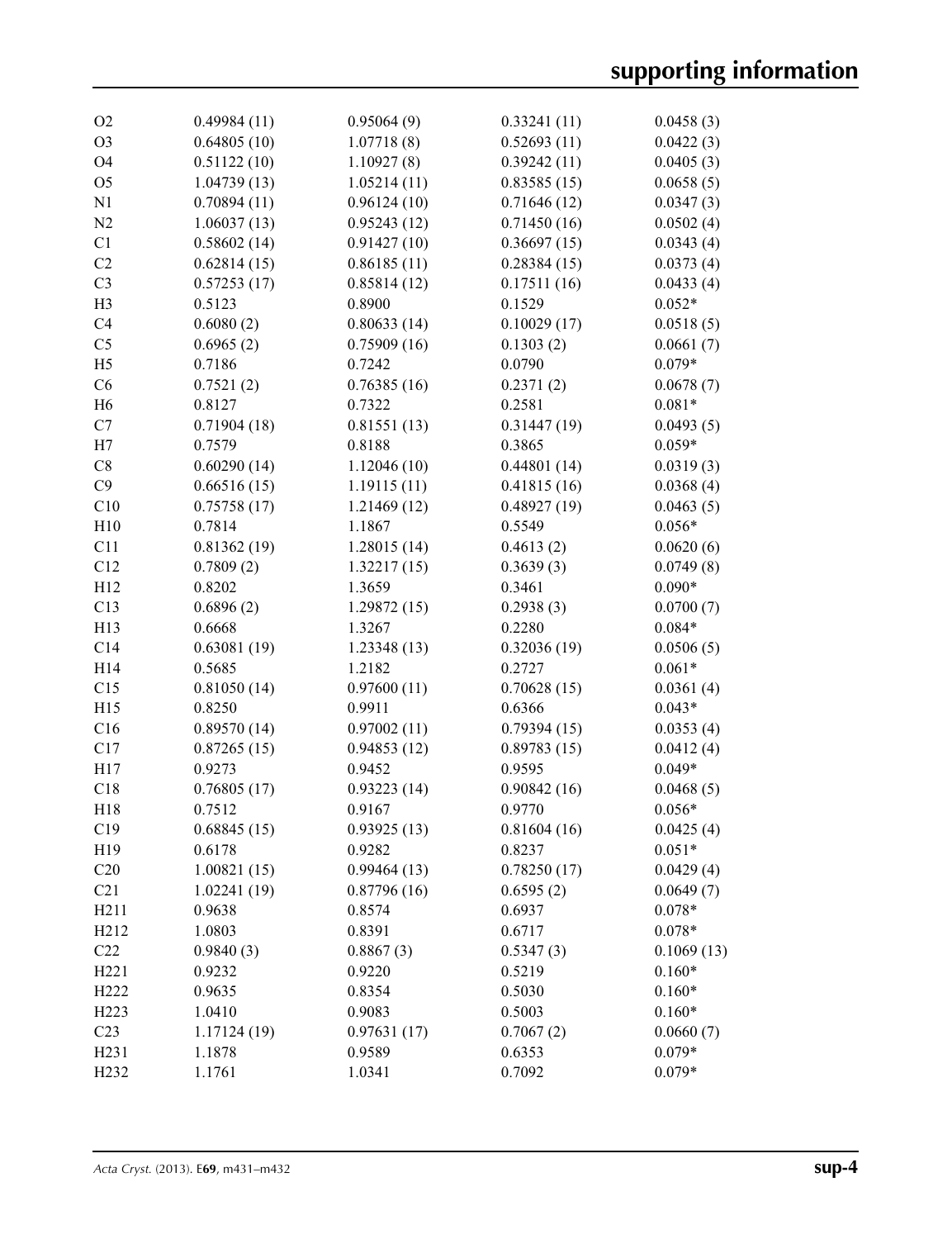# **supporting information**

| C <sub>24</sub>  | 1.25301(19) | 0.9423(2) | 0.7983(3) | 0.0759(8) |
|------------------|-------------|-----------|-----------|-----------|
| H <sub>241</sub> | .2468       | 0.8852    | 0.7983    | $0.114*$  |
| H <sub>242</sub> | .3238       | 0.9570    | 0.7864    | $0.114*$  |
| H <sub>243</sub> | .2409       | 0.9630    | 0.8689    | $0.114*$  |

*Atomic displacement parameters (Å2 )*

|                 | $U^{11}$    | $U^{22}$    | $U^{33}$    | $U^{12}$      | $U^{13}$      | $U^{23}$      |
|-----------------|-------------|-------------|-------------|---------------|---------------|---------------|
| Cu1             | 0.02465(11) | 0.03345(13) | 0.02565(12) | $-0.00047(7)$ | 0.00020(8)    | $-0.00112(8)$ |
| C11             | 0.1050(5)   | 0.0886(5)   | 0.0378(3)   | $-0.0216(4)$  | 0.0206(3)     | $-0.0159(3)$  |
| Cl2             | 0.0775(5)   | 0.0876(5)   | 0.1497(8)   | $-0.0475(4)$  | 0.0157(5)     | $-0.0400(6)$  |
| O <sub>1</sub>  | 0.0411(7)   | 0.0475(8)   | 0.0346(7)   | 0.0051(6)     | 0.0077(5)     | $-0.0066(6)$  |
| O2              | 0.0428(7)   | 0.0565(8)   | 0.0370(7)   | 0.0102(6)     | 0.0033(6)     | $-0.0131(6)$  |
| O <sub>3</sub>  | 0.0388(7)   | 0.0412(7)   | 0.0432(7)   | $-0.0097(6)$  | $-0.0030(5)$  | 0.0079(6)     |
| <b>O4</b>       | 0.0352(7)   | 0.0427(7)   | 0.0420(7)   | $-0.0059(5)$  | 0.0018(5)     | 0.0078(6)     |
| O <sub>5</sub>  | 0.0505(9)   | 0.0705(11)  | 0.0739(11)  | $-0.0157(8)$  | 0.0032(8)     | $-0.0230(9)$  |
| N1              | 0.0292(7)   | 0.0439(8)   | 0.0293(7)   | 0.0024(6)     | 0.0000(6)     | 0.0020(6)     |
| N2              | 0.0353(8)   | 0.0583(11)  | 0.0583(11)  | $-0.0018(8)$  | 0.0114(7)     | $-0.0050(9)$  |
| C1              | 0.0339(9)   | 0.0340(9)   | 0.0370(9)   | $-0.0054(7)$  | 0.0115(7)     | $-0.0037(7)$  |
| C2              | 0.0426(10)  | 0.0342(9)   | 0.0386(9)   | $-0.0065(7)$  | 0.0175(8)     | $-0.0034(7)$  |
| C <sub>3</sub>  | 0.0485(11)  | 0.0447(11)  | 0.0396(10)  | $-0.0073(9)$  | 0.0152(8)     | $-0.0041(8)$  |
| C <sub>4</sub>  | 0.0713(14)  | 0.0516(12)  | 0.0372(10)  | $-0.0171(11)$ | 0.0227(10)    | $-0.0097(9)$  |
| C <sub>5</sub>  | 0.0912(19)  | 0.0568(14)  | 0.0586(14)  | 0.0074(13)    | 0.0371(13)    | $-0.0140(12)$ |
| C6              | 0.0772(17)  | 0.0645(16)  | 0.0668(15)  | 0.0230(13)    | 0.0275(13)    | $-0.0051(13)$ |
| C7              | 0.0532(12)  | 0.0502(12)  | 0.0475(11)  | 0.0052(9)     | 0.0175(9)     | $-0.0023(9)$  |
| C8              | 0.0336(8)   | 0.0320(8)   | 0.0313(8)   | $-0.0012(7)$  | 0.0089(7)     | $-0.0025(7)$  |
| C9              | 0.0388(9)   | 0.0325(9)   | 0.0422(10)  | $-0.0010(7)$  | 0.0160(7)     | $-0.0024(7)$  |
| C10             | 0.0464(11)  | 0.0413(10)  | 0.0532(12)  | $-0.0095(9)$  | 0.0141(9)     | $-0.0081(9)$  |
| C11             | 0.0547(13)  | 0.0458(12)  | 0.0905(18)  | $-0.0178(10)$ | 0.0269(12)    | $-0.0182(12)$ |
| C12             | 0.0827(19)  | 0.0418(12)  | 0.112(2)    | $-0.0138(12)$ | 0.0507(17)    | 0.0072(14)    |
| C13             | 0.0880(19)  | 0.0502(14)  | 0.0798(18)  | 0.0066(13)    | 0.0367(15)    | 0.0238(13)    |
| C14             | 0.0570(13)  | 0.0455(11)  | 0.0523(12)  | 0.0032(9)     | 0.0178(10)    | 0.0091(9)     |
| C15             | 0.0328(9)   | 0.0463(10)  | 0.0284(8)   | 0.0019(7)     | 0.0030(7)     | 0.0019(7)     |
| C16             | 0.0298(8)   | 0.0374(9)   | 0.0368(9)   | 0.0048(7)     | $-0.0002(7)$  | $-0.0041(7)$  |
| C17             | 0.0390(10)  | 0.0477(11)  | 0.0323(9)   | 0.0063(8)     | $-0.0071(7)$  | 0.0005(8)     |
| C18             | 0.0478(11)  | 0.0610(13)  | 0.0305(9)   | 0.0047(9)     | 0.0032(8)     | 0.0074(9)     |
| C19             | 0.0341(9)   | 0.0564(12)  | 0.0366(9)   | $-0.0003(8)$  | 0.0053(7)     | 0.0065(9)     |
| C20             | 0.0325(9)   | 0.0496(11)  | 0.0430(10)  | 0.0018(8)     | $-0.0034(8)$  | $-0.0001(9)$  |
| C21             | 0.0471(12)  | 0.0638(15)  | 0.0857(17)  | 0.0030(11)    | 0.0162(12)    | $-0.0228(13)$ |
| C22             | 0.087(2)    | 0.141(3)    | 0.086(2)    | 0.022(2)      | $-0.0043(18)$ | $-0.052(2)$   |
| C <sub>23</sub> | 0.0429(12)  | 0.0784(18)  | 0.0805(18)  | $-0.0069(11)$ | 0.0214(12)    | 0.0006(14)    |
| C <sub>24</sub> | 0.0368(12)  | 0.092(2)    | 0.100(2)    | 0.0002(12)    | 0.0133(12)    | $-0.0083(17)$ |

*Geometric parameters (Å, º)*

| $Cu1-Cu1$ <sup>i</sup> | 2.6314(4)  | $C9 - C10$  | 1.386(3) |
|------------------------|------------|-------------|----------|
| $Cu1-O1$               | 1.9791(13) | $C9 - C14$  | 1.388(3) |
| $Cu1 - O2i$            | 1.9688(13) | $C10 - C11$ | 1.378(3) |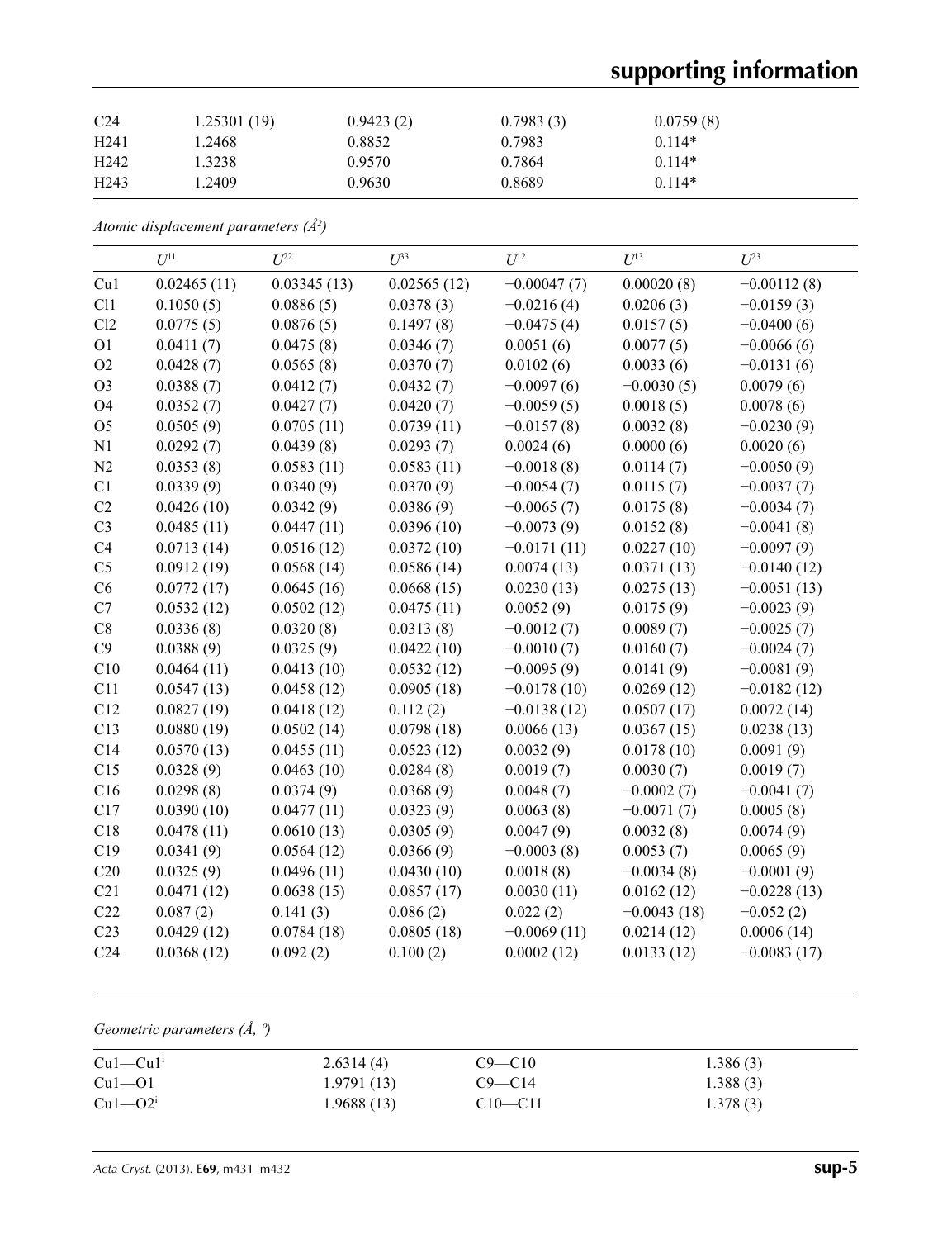| $Cu1-03$                          | 1.9755(13) | $C10 - H10$       | 0.9300     |
|-----------------------------------|------------|-------------------|------------|
| $Cu1 - O4$                        | 1.9703(13) | $C11 - C12$       | 1.378(4)   |
| $Cu1 - N1$                        | 2.1454(14) | $C12 - H12$       | 0.9300     |
| $Cl1-C4$                          | 1.740(2)   | $C13 - C12$       | 1.369(4)   |
| $Cl2-C11$                         | 1.741(3)   | $C13 - H13$       | 0.9300     |
| $O1 - C1$                         | 1.255(2)   | $C14 - C13$       | 1.388(3)   |
| $O2 - C1$                         | 1.255(2)   | $C14 - H14$       | 0.9300     |
| $O2$ —Cu1 <sup>i</sup>            | 1.9688(13) | $C15 - H15$       | 0.9300     |
| $O3 - C8$                         | 1.259(2)   | $C16 - C15$       | 1.383(2)   |
| $O4$ — $Cu1i$                     | 1.9703(13) | $C16 - C20$       | 1.506(3)   |
| $O4 - C8$                         | 1.251(2)   | $C17 - C16$       | 1.388(3)   |
| $O5 - C20$                        | 1.218(3)   | $C17 - C18$       | 1.374(3)   |
| $N1 - C15$                        | 1.330(2)   | $C17 - H17$       | 0.9300     |
| $N1 - C19$                        | 1.330(2)   | $C18 - H18$       | 0.9300     |
| $N2 - C20$                        | 1.340(3)   | $C19 - C18$       | 1.379(3)   |
| $N2 - C21$                        | 1.458(3)   | $C19 - H19$       | 0.9300     |
| $N2 - C23$                        | 1.472(3)   | $C21 - C22$       | 1.519(4)   |
| $C1-C2$                           | 1.500(2)   | $C21 - H211$      | 0.9700     |
| $C2-C3$                           | 1.388(3)   | $C21 - H212$      | 0.9700     |
| $C2-C7$                           | 1.383(3)   | $C22 - H221$      | 0.9600     |
| $C3-C4$                           | 1.384(3)   | $C22 - H222$      | 0.9600     |
| $C3-H3$                           | 0.9300     | $C22 - H223$      | 0.9600     |
| $C4 - C5$                         | 1.367(4)   | $C23 - C24$       | 1.496(4)   |
| $C5-C6$                           | 1.369(4)   | $C23 - H232$      | 0.9700     |
| $C5 - H5$                         | 0.9300     | $C23 - H231$      | 0.9700     |
| $C6 - H6$                         | 0.9300     | $C24 - H241$      | 0.9600     |
| $C7-C6$                           | 1.392(3)   | C24-H242          | 0.9600     |
| $C7 - H7$                         | 0.9300     | $C24 - H243$      | 0.9600     |
| $C8-C9$                           | 1.499(2)   |                   |            |
|                                   |            |                   |            |
| $O1-Cu1-Cu1$ <sup>i</sup>         | 87.05(4)   | $C10-C11-C12$     | 118.7(2)   |
| $O1-Cu1-N1$                       | 98.53 (6)  | $C10-C11-C12$     | 121.7(2)   |
| $O2^i$ -Cul-Cul <sup>i</sup>      | 81.29(4)   | $C12 - C11 - C12$ | 119.57(19) |
| $O2^i$ -Cul--O1                   | 168.33(6)  | $C11 - C12 - H12$ | 120.5      |
| $O2^i$ -Cul- $O3$                 | 89.25 (6)  | $C13 - C12 - C11$ | 119.1(2)   |
| $O2^i$ —Cu $1$ —O4 <sup>i</sup>   | 88.70 (6)  | $C13 - C12 - H12$ | 120.5      |
| $O2^i$ -Cul-N1                    | 93.11(6)   | $C12-C13-C14$     | 120.5(3)   |
| $O3$ —Cu $1$ —Cu $1$ <sup>i</sup> | 83.65 (4)  | $C12 - C13 - H13$ | 119.8      |
| $O3 - Cu1 - O1$                   | 89.21 (6)  | $C14 - C13 - H13$ | 119.8      |
| $O3 - Cu1 - N1$                   | 93.79(6)   | $C9 - C14 - C13$  | 119.9(2)   |
| $O4^i$ —Cu $1$ —Cu $1^i$          | 84.77 (4)  | $C9 - C14 - H14$  | 120.0      |
| $O4^i$ —Cu1—O1                    | 90.49(6)   | $C13 - C14 - H14$ | 120.0      |
| $O4^i$ —Cu1—O3                    | 168.41(5)  | $N1 - C15 - C16$  | 123.41(17) |
| $O4^i$ —Cu1—N1                    | 97.71(6)   | $N1 - C15 - H15$  | 118.3      |
| $N1-Cu1-Cu1$ <sup>i</sup>         | 173.85(4)  | $C16-C15-H15$     | 118.3      |
| $Cl$ -Ol-Cul                      | 119.39(12) | $C15-C16-C17$     | 117.64(17) |
| $Cl$ - $O$ 2 - $Cu1$ <sup>i</sup> | 126.70(12) | $C15-C16-C20$     | 122.09(17) |
| $C8 - O3 - Cu1$                   | 123.38(11) | $C17 - C16 - C20$ | 119.91(16) |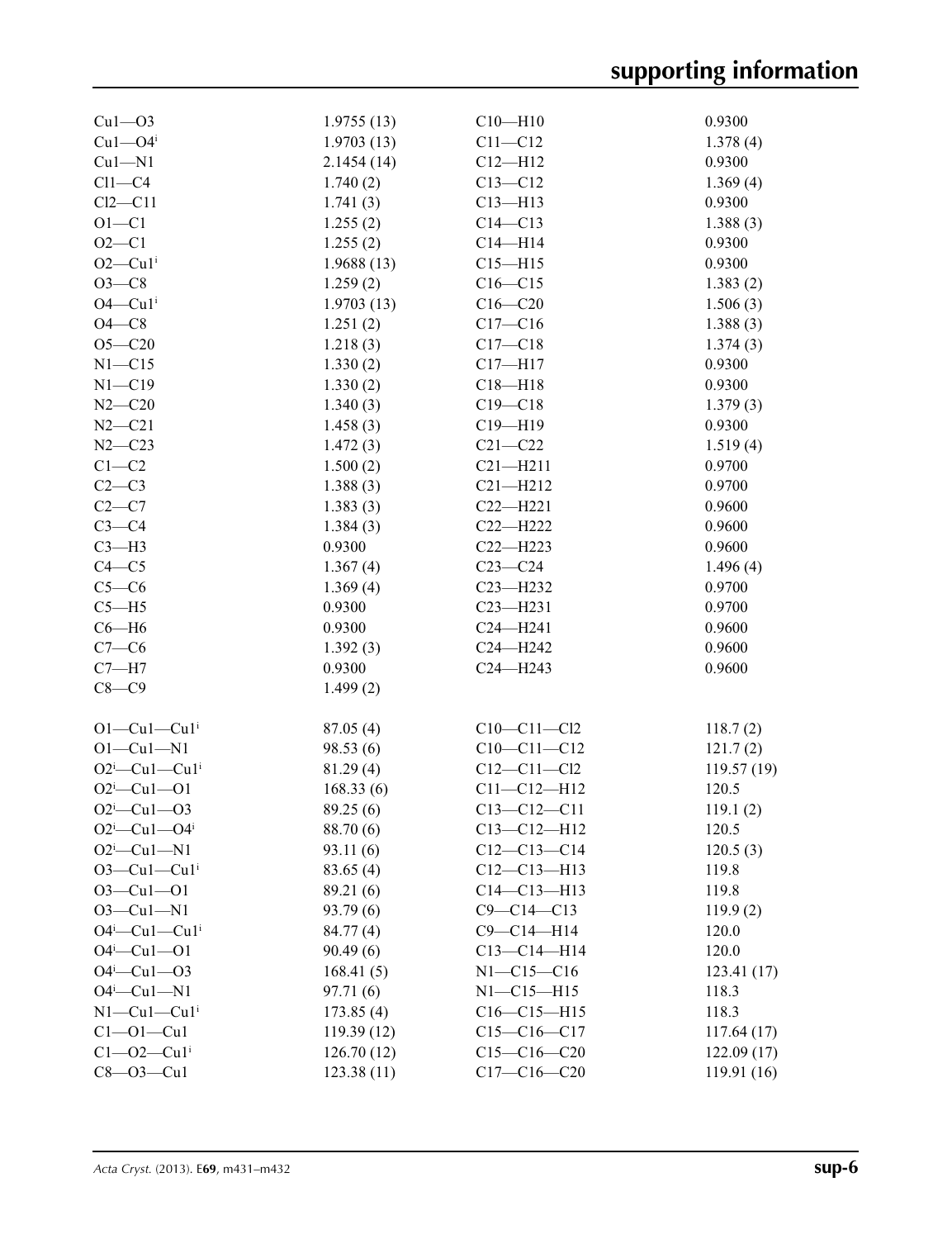| $C8 - O4 - Cu1$ <sup>i</sup>                   | 122.52(12)        | $C16-C17-H17$                        | 120.4         |
|------------------------------------------------|-------------------|--------------------------------------|---------------|
| $C15 - N1 - Cu1$                               | 120.69(12)        | $C18 - C17 - C16$                    | 119.14 (16)   |
| $C19 - N1 - Cu1$                               | 120.94(12)        | C18-C17-H17                          | 120.4         |
| $C19 - N1 - C15$                               | 118.21(15)        | $C17 - C18 - C19$                    | 119.09(18)    |
| $C20 - N2 - C21$                               | 125.21(18)        | $C17 - C18 - H18$                    | 120.5         |
| $C20 - N2 - C23$                               | 117.7(2)          | $C19 - C18 - H18$                    | 120.5         |
| $C21 - N2 - C23$                               | 116.48(19)        | $N1 - C19 - C18$                     | 122.49(18)    |
| $O1 - C1 - O2$                                 | 125.52(16)        | $N1 - C19 - H19$                     | 118.8         |
| $O1 - C1 - C2$                                 | 118.14(16)        | $C18 - C19 - H19$                    | 118.8         |
| $O2 - C1 - C2$                                 | 116.33(16)        | $O5 - C20 - N2$                      | 123.2(2)      |
| $C3-C2-C1$                                     | 119.11(17)        | $O5 - C20 - C16$                     | 118.15(19)    |
| $C7-C2-C1$                                     | 121.25(17)        | $N2 - C20 - C16$                     | 118.64(18)    |
| $C7-C2-C3$                                     | 119.61(18)        | $N2 - C21 - C22$                     | 113.6(3)      |
| $C2-C3-H3$                                     | 120.5             | $N2 - C21 - H211$                    | 108.9         |
| $C4-C3-C2$                                     | 119.0(2)          | $N2 - C21 - H212$                    | 108.9         |
| $C4-C3-H3$                                     | 120.5             | $C22-C21-H211$                       | 108.9         |
| $C3-C4-C11$                                    | 118.5(2)          | $C22-C21-H212$                       | 108.9         |
| $C5-C4-C11$                                    | 119.61(17)        | $H211 - C21 - H212$                  | 107.7         |
| $C5-C4-C3$                                     | 121.8(2)          | $C21 - C22 - H221$                   | 109.5         |
| $C4-C5-C6$                                     | 119.0(2)          | $C21 - C22 - H222$                   | 109.5         |
| $C4-C5-H5$                                     | 120.5             | $C21 - C22 - H223$                   | 109.5         |
| $C6-C5-H5$                                     | 120.5             | $H221 - C22 - H222$                  | 109.5         |
| $C5-C6-C7$                                     | 120.8(2)          | H221-C22-H223                        | 109.5         |
| $C5-C6-H6$                                     | 119.6             | H222-C22-H223                        | 109.5         |
| $C7-C6-H6$                                     | 119.6             | $N2 - C23 - C24$                     | 113.1(2)      |
| $C2-C7-C6$                                     | 119.8(2)          | N2-C23-H232                          | 109.0         |
| $C2-C7-H7$                                     | 120.1             | $N2 - C23 - H231$                    | 109.0         |
| $C6-C7-H7$                                     | 120.1             | $C24 - C23 - H232$                   | 109.0         |
| $O3-C8-C9$                                     | 116.81(15)        | $C24 - C23 - H231$                   | 109.0         |
| $O4 - C8 - O3$                                 | 125.68(16)        | H232-C23-H231                        | 107.8         |
| $O4 - C8 - C9$                                 | 117.52 (16)       | $C23-C24-H243$                       | 109.5         |
| $C10-C9-C8$                                    | 119.60(18)        | C23-C24-H242                         | 109.5         |
| $C10-C9-C14$                                   | 119.75(19)        | C23-C24-H241                         | 109.5         |
| $C14-C9-C8$                                    | 120.64(18)        | H243-C24-H242                        | 109.5         |
| $C9 - C10 - H10$                               | 120.5             | H243-C24-H241                        | 109.5         |
| $C11 - C10 - C9$                               |                   | H242-C24-H241                        |               |
| $C11 - C10 - H10$                              | 119.0(2)<br>120.5 |                                      | 109.5         |
|                                                |                   |                                      |               |
| $Cu1^i$ — $Cu1$ — $O1$ — $Cl$                  | $-1.49(13)$       | $O1 - C1 - C2 - C3$                  | $-179.12(17)$ |
| $O2^i$ -Cu1- $O1$ -C1                          | $-2.7(4)$         | $O1 - C1 - C2 - C7$                  | 2.9(3)        |
| $O3 - Cu1 - O1 - C1$                           | $-85.17(14)$      | $O2 - C1 - C2 - C3$                  | 1.7(3)        |
| $O4^i$ -Cu1- $O1$ -C1                          | 83.25 (14)        | $O2-C1-C2-C7$                        |               |
|                                                |                   |                                      | $-176.27(18)$ |
| $N1 - Cu1 - O1 - C1$<br>$Cu1^{i}$ -Cu1--O3--C8 | $-178.88(13)$     | $C1-C2-C3-C4$<br>$C7 - C2 - C3 - C4$ | $-176.33(17)$ |
|                                                | $-0.31(14)$       |                                      | 1.7(3)        |
| $O1 - Cu1 - O3 - C8$                           | 86.81 (15)        | $C3-C2-C7-C6$                        | $-1.9(3)$     |
| $O2^i$ -Cu1- $O3$ -C8                          | $-81.63(15)$      | $C1 - C2 - C7 - C6$                  | 176.0(2)      |
| $O4^i$ -Cu1- $O3$ -C8                          | $-1.8(4)$         | $C2-C3-C4-C11$                       | 178.00(15)    |
| $N1 - Cu1 - 03 - C8$                           | $-174.70(14)$     | $C2 - C3 - C4 - C5$                  | $-0.4(3)$     |